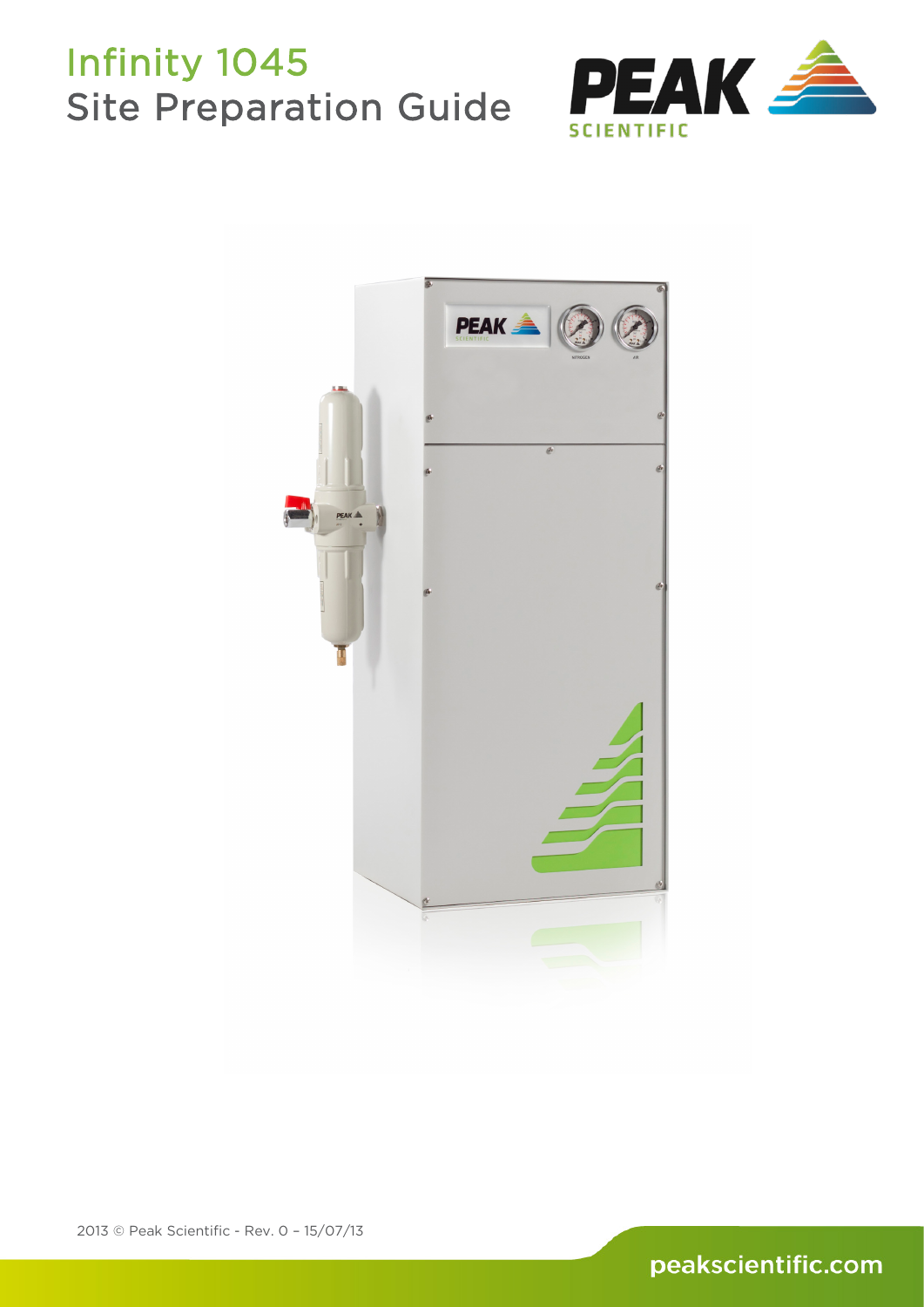## **Contents**

| <b>Customer Responsibilities</b> | 3              |
|----------------------------------|----------------|
| <b>Change History</b>            | 4              |
| <b>Related Manuals</b>           | 4              |
| <b>Safety Notices</b>            | 5              |
| <b>Safety Notice to Users</b>    | 5              |
| <b>Technical Specifications</b>  | 6              |
| Environment                      | 6              |
| <b>Inlet Conditions</b>          | 6              |
| <b>Outlet Gas</b>                | 6              |
| General                          | 6              |
| Site preparation                 | $\overline{7}$ |
| <b>Environmental control</b>     | 7              |
| <b>Space provision</b>           | 8              |
| Unpacking                        | 10             |
| <b>Space Required</b>            | 10             |
| <b>Tubing lengths</b>            | 11             |
| <b>Copper Tubing</b>             | 11             |
|                                  |                |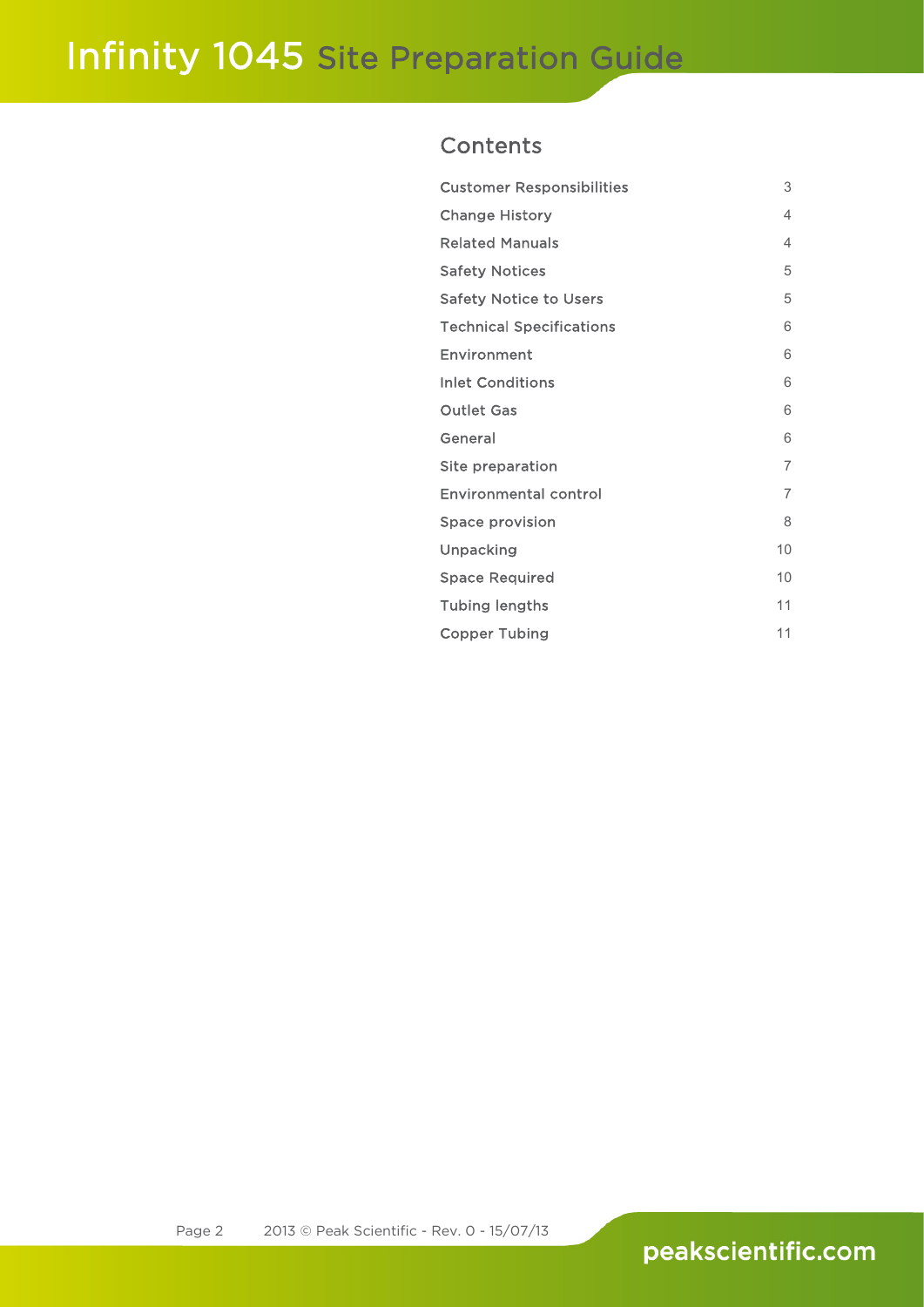# <span id="page-2-0"></span>Customer Responsibilities

To ensure a successful and timely installation of your Peak generator, please refer to this set of requirements.

Correct site preparation is the first key step in ensuring that your generator and systems operate reliably over an extended lifetime.

This document is an information guide and checklist that outlines the requirements for your site.

### It is essential your site meets the following

### specification prior to the installation date.

### For details, see specific sections within this document

 $\Box$  The necessary spatial requirements are met.

Ī

- $\Box$  The correct environment is provided for the generator.
- $\Box$  Electrical outlet locations and quantities are planned.
- $\Box$  Adequate exhaust ventilation is provided.
- $\Box$  The correct tubing lengths and diameters are used in relation to the distance from the instrument.

Failure to meet the Site requirements of your Peak generator as stated above and detailed in this document could result in the unit underperforming and possible loss of warranty.

### Please sign below to confirm your compliance with the aforementioned requirements.

Once complete please return to Peak Scientific, or whomever the unit was purchased from.

Return addresses can be found on the back page of this document.

| Name:   | Company: |  |
|---------|----------|--|
|         |          |  |
| Signed: | Date:    |  |
|         |          |  |

Model: Cust. Sales Order No.: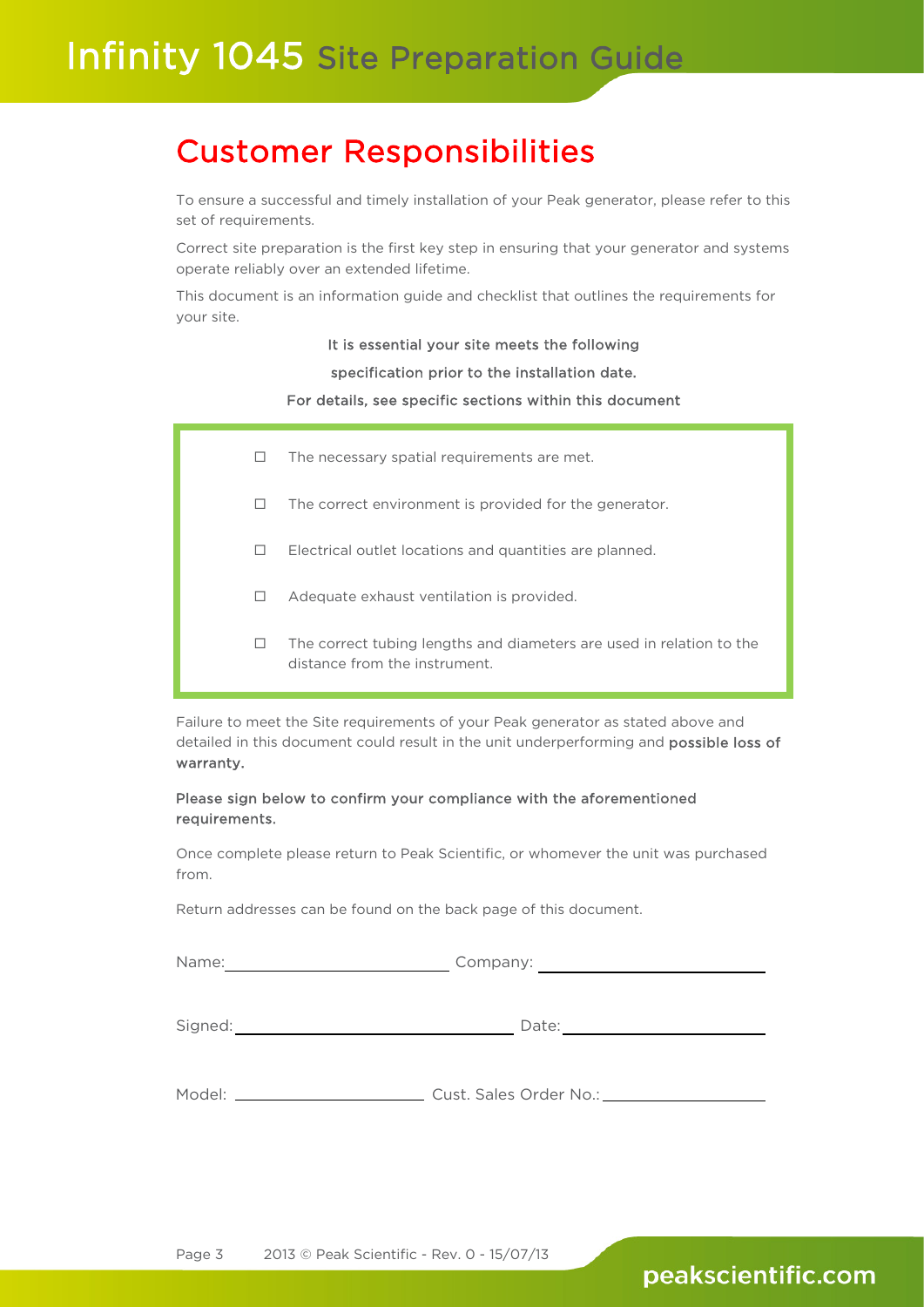## <span id="page-3-0"></span>Change History

| Rev. Comment | <b>Name</b> | <b>Date</b> |
|--------------|-------------|-------------|
|              |             |             |
|              |             |             |
|              |             |             |
|              |             |             |

# <span id="page-3-1"></span>Related Manuals

| <b>Document number</b> | <b>Manual name</b>                  | <b>Description</b>                                                                 |  |
|------------------------|-------------------------------------|------------------------------------------------------------------------------------|--|
|                        |                                     | Describes the operation of the generator and all                                   |  |
| UM-Infinity1045        | Infinity 1045 User Manual           | service requirements. Supplied with the generator.                                 |  |
| IG-Infinity1045        | Infinity 1045 Installation<br>Guide | Details the installation process of the generator.<br>Supplied with the generator. |  |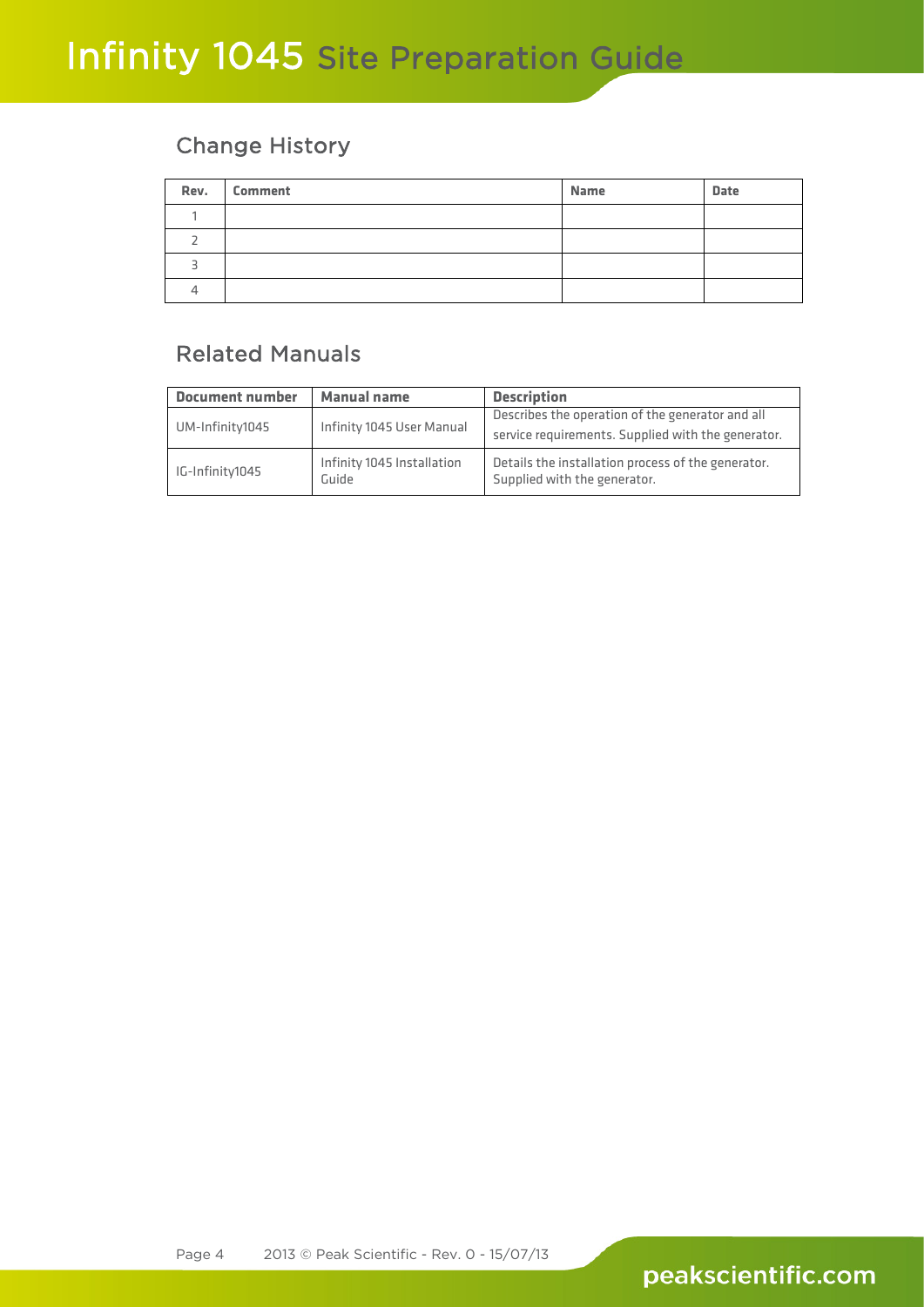## <span id="page-4-0"></span>Safety Notices

## Symbols

This manual uses the following symbols to highlight specific areas important to the safe and proper use of the Generator:

| CAUTION | A WARNING notice denotes a hazard. It calls attention to an operating<br>procedure, process or similar, which if not correctly performed or adhered to,<br>could cause personal injury or in the worst case death. Do not proceed beyond a<br><b>WARNING</b> notice until the indicated conditions are fully understood or met. |
|---------|---------------------------------------------------------------------------------------------------------------------------------------------------------------------------------------------------------------------------------------------------------------------------------------------------------------------------------|
| CAUTION | A CAUTION notice denotes a hazard. It calls attention to an operating<br>procedure, process or similar, which if not correctly performed or adhered to,<br>could cause damage to the Generator or the application. Do not proceed beyond<br>a <b>CAUTION</b> notice until the indicated conditions are fully understood or met. |

## <span id="page-4-1"></span>Safety Notice to Users



This site preparation guide must be read thoroughly and understood before installation and operation of your Peak Infinity 1045 Generator. Incorrect preparation or use of the Generator in a manner not specified by Peak Scientific MAY impair the SAFETY provided by the equipment.



When handling, operating or preparing for installation, personnel must employ safe practices and observe all relevant local health and safety requirements and regulations. The attention of UK users is drawn to the Health and Safety at Work Act 1974.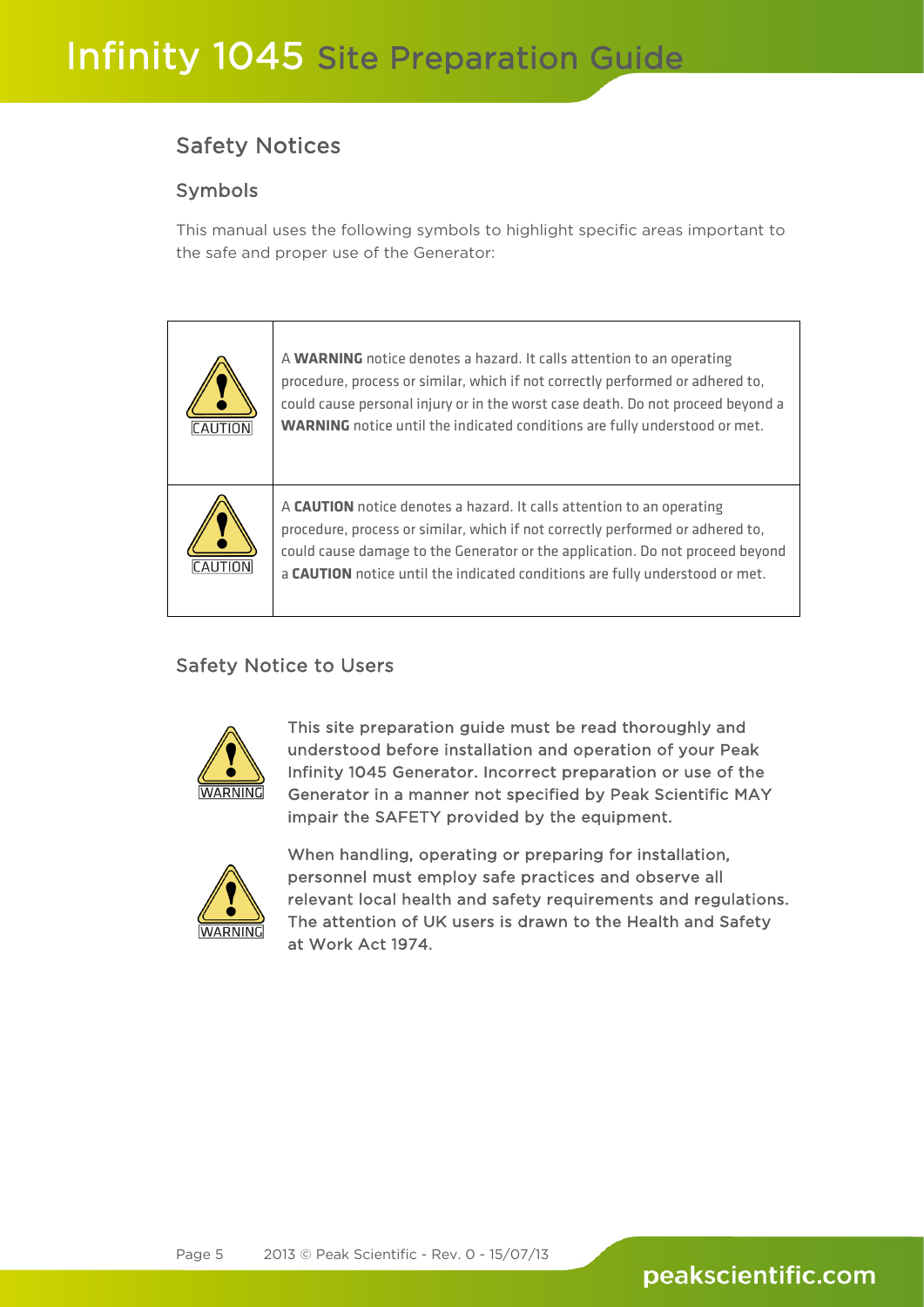## <span id="page-5-0"></span>Technical Specifications

## <span id="page-5-1"></span>Environment

|                                   | 1045                                                                |
|-----------------------------------|---------------------------------------------------------------------|
| Min/Max Air Operating Temperature | $5^{\circ}$ C - 30 $^{\circ}$ C / 41 $^{\circ}$ F - 86 $^{\circ}$ F |
| Maximum Relative Humidity         | 7በ%                                                                 |
| Min/Max Storage Temperature       | -20°C - 60°C / -4°F - 140°F                                         |

## <span id="page-5-2"></span>Inlet Conditions

| Min/Max Air Inlet Pressure     | 8.3-10 bar / 120-145 psi |
|--------------------------------|--------------------------|
| Minimum Air inlet Flow (I/min) |                          |

## <span id="page-5-3"></span>Outlet Gas

| Maximum Gas output Pressure          | 110 psig     |
|--------------------------------------|--------------|
| Maximum Pressure Drop (Outlet-Inlet) | 8 psig       |
| Max Nitrogen gas output flow         | $32$ l/min   |
| Max Air output flow                  | $50$ l/min   |
| Start up time for purity             | 60 minutes   |
| Particles                            | $0.01 \mu m$ |

## <span id="page-5-4"></span>General

| Dimensions (cm) WxDxH     | 31x25x73 |
|---------------------------|----------|
| Dimensions (ins) WxDxH    | 12x10x29 |
| Generator Weight (Kg/lbs) | 39 / 86  |
| Shipping Weight (Kg/lbs)  | 47 / 104 |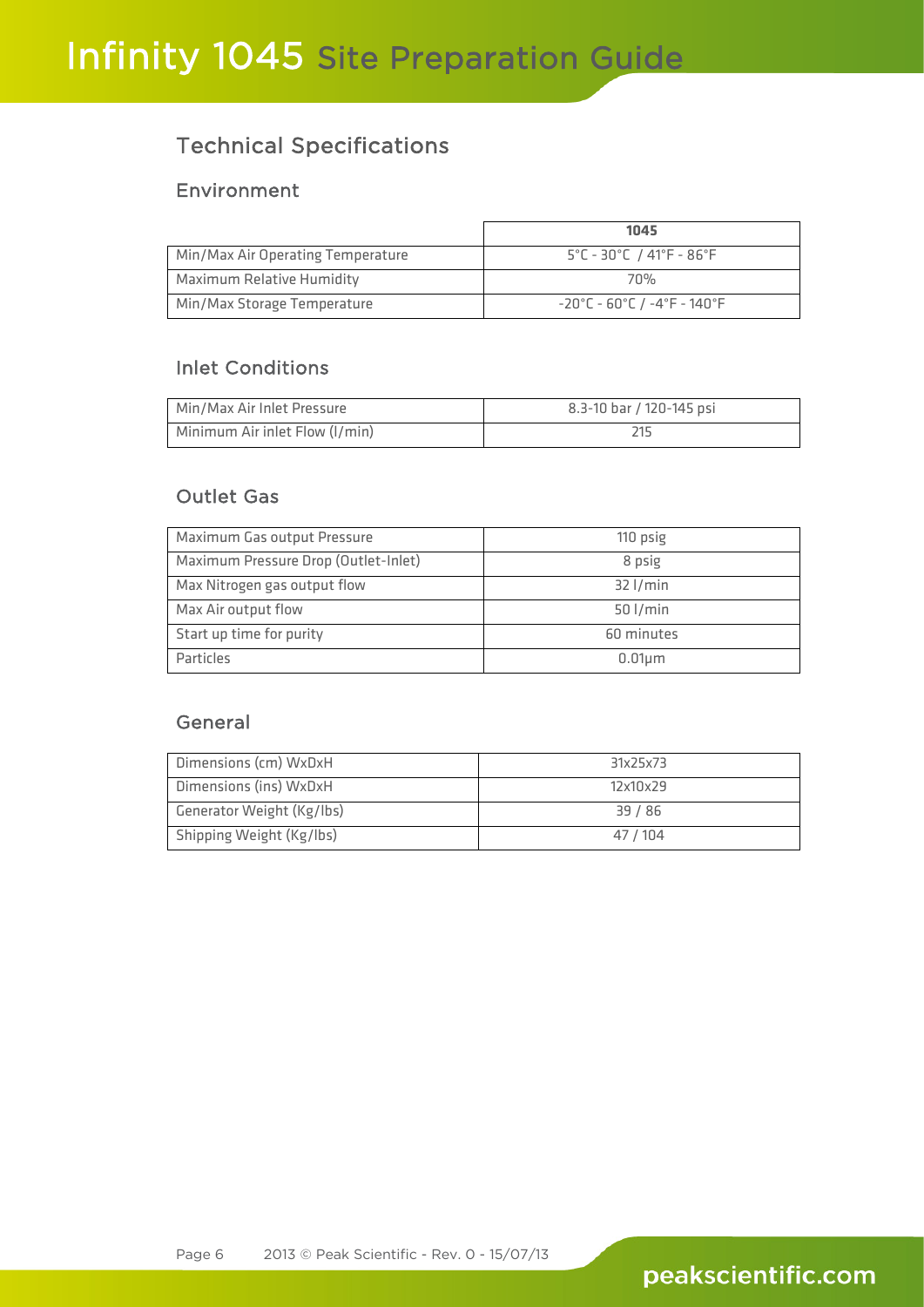## <span id="page-6-0"></span>Site preparation

## <span id="page-6-1"></span>Environmental control

The generator must remain on its feet to allow air intake from the bottom of the generator.



If the generator is stored in an enclosed space the environment must be controlled via an air conditioner or extraction fan.



Generator MUST NOT be stored or installed outside.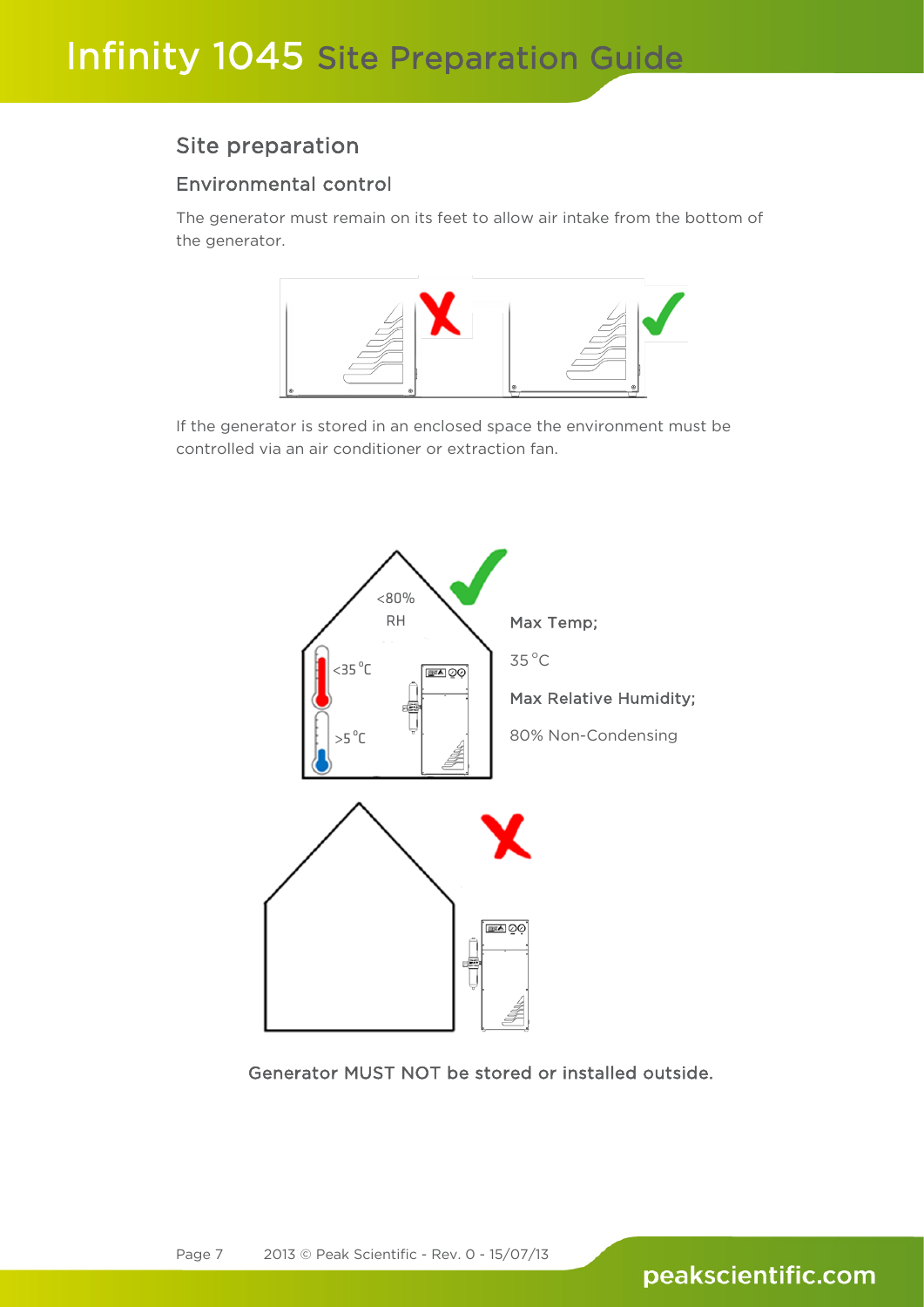### <span id="page-7-0"></span>Space provision

The minimum space should be provided as follows....





Failing to provide adequate cooling space around the generator may cause damage to the membranes.This will reduce service life and invalidate warranty.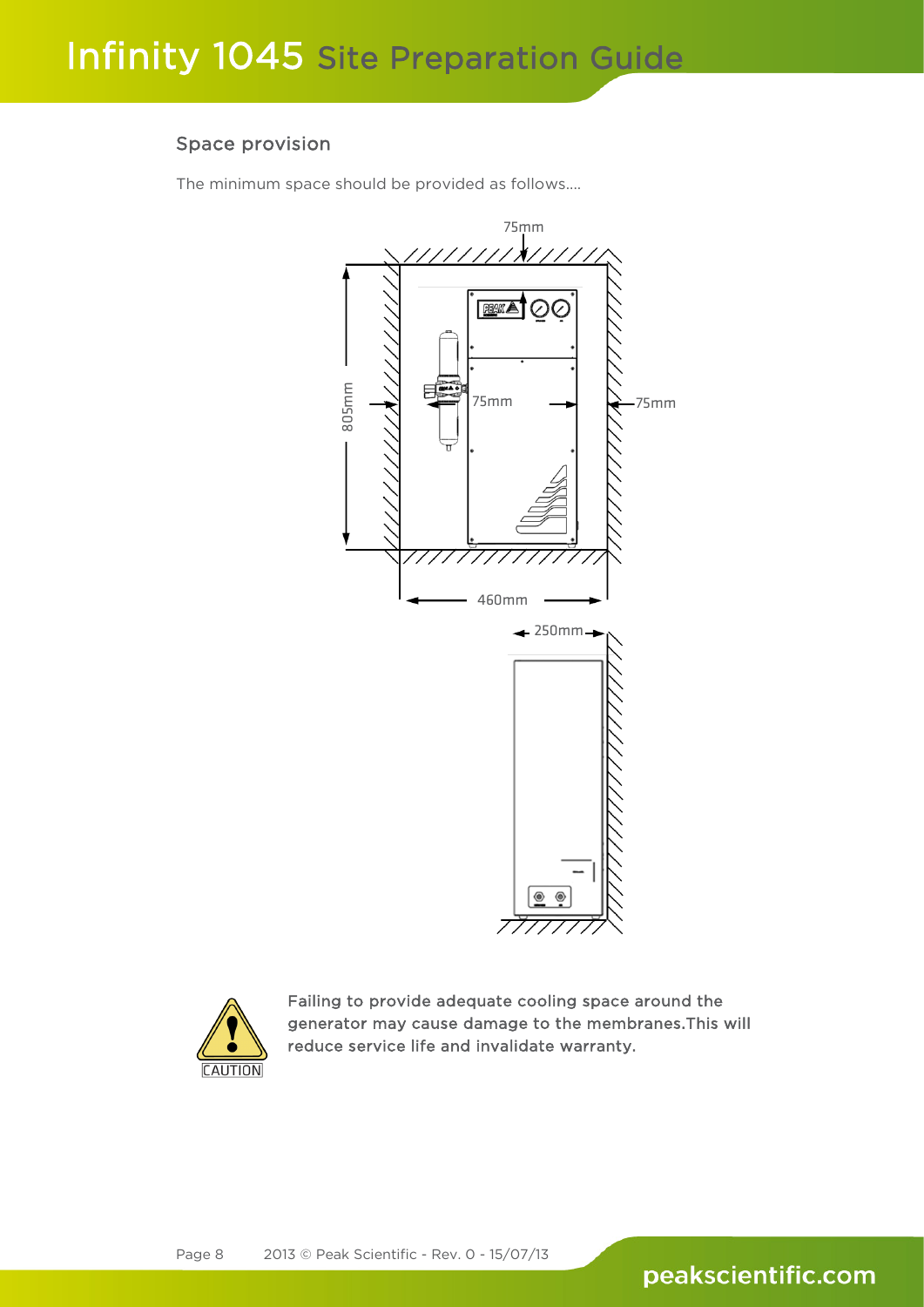## On-Site Transit

When moving the generator in its shipping crate, doorways and other openings such as elevators must fit with the sizes in the figure below.



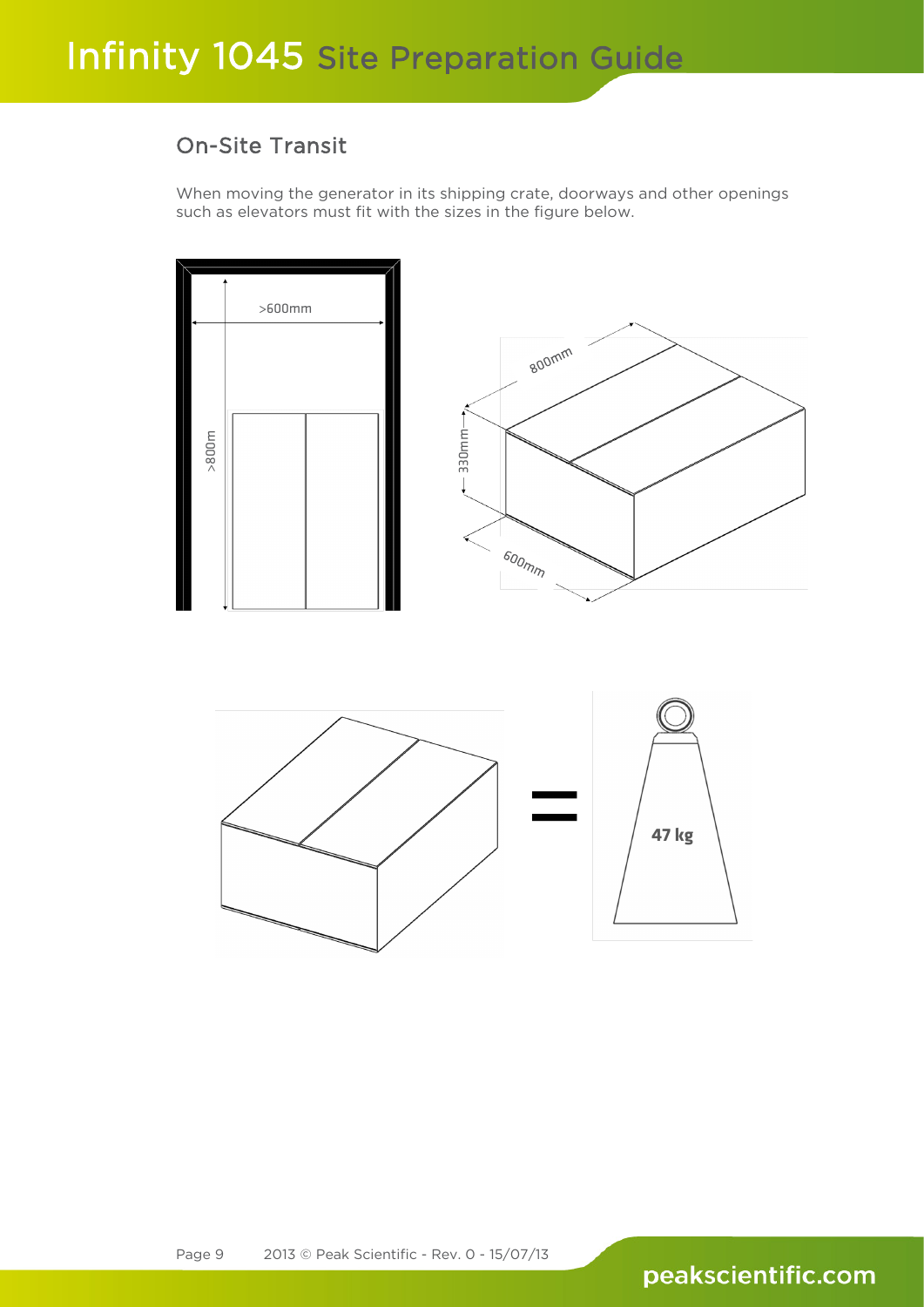## <span id="page-9-0"></span>Unpacking

## <span id="page-9-1"></span>Space Required

The image below shows the minimum space required to unpack the generator from its shipping box.



### Unpacking

The top of the shipping box should be carefully opened and the cardboard insert removed.

The generator weighs 39 kg and as such constitutes a two-man lift. Ensure safe lifting practices are adhered to.

All packaging should be retained for future transit.

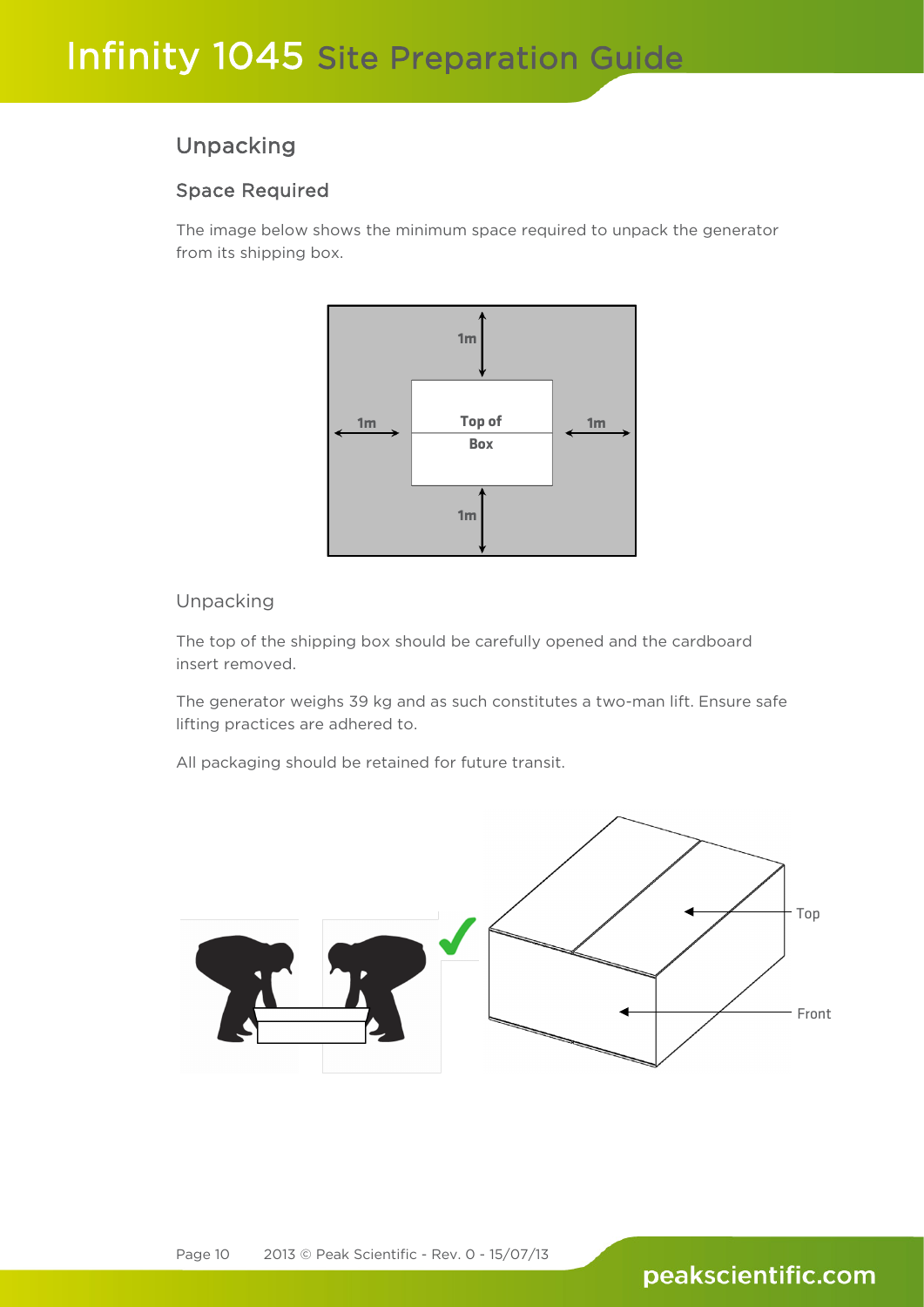## <span id="page-10-0"></span>Tubing lengths

Tubing sizes should be chosen with accordance to the diagram below.



| Zone | <b>Distance from Instrument</b> | <b>Tubing Thickness OD/ID mm (Inches)</b> |
|------|---------------------------------|-------------------------------------------|
|      | Up to 10m                       | 6mm/4mm (1/4" 3/16")                      |
|      | Up to 40m                       | $10mm/8mm$ (3/8" 5/16")                   |
|      | Over 40m                        | Consult Peak Scientific                   |



The diameter of the tubing which will be connected to the gas outlet is important and is determined by the length of tubing required. Failure to follow these recommendations could lead to accelerated compressor wear.

## <span id="page-10-1"></span>Copper Tubing



Soldering may lead to contamination. Compression fittings recommended.